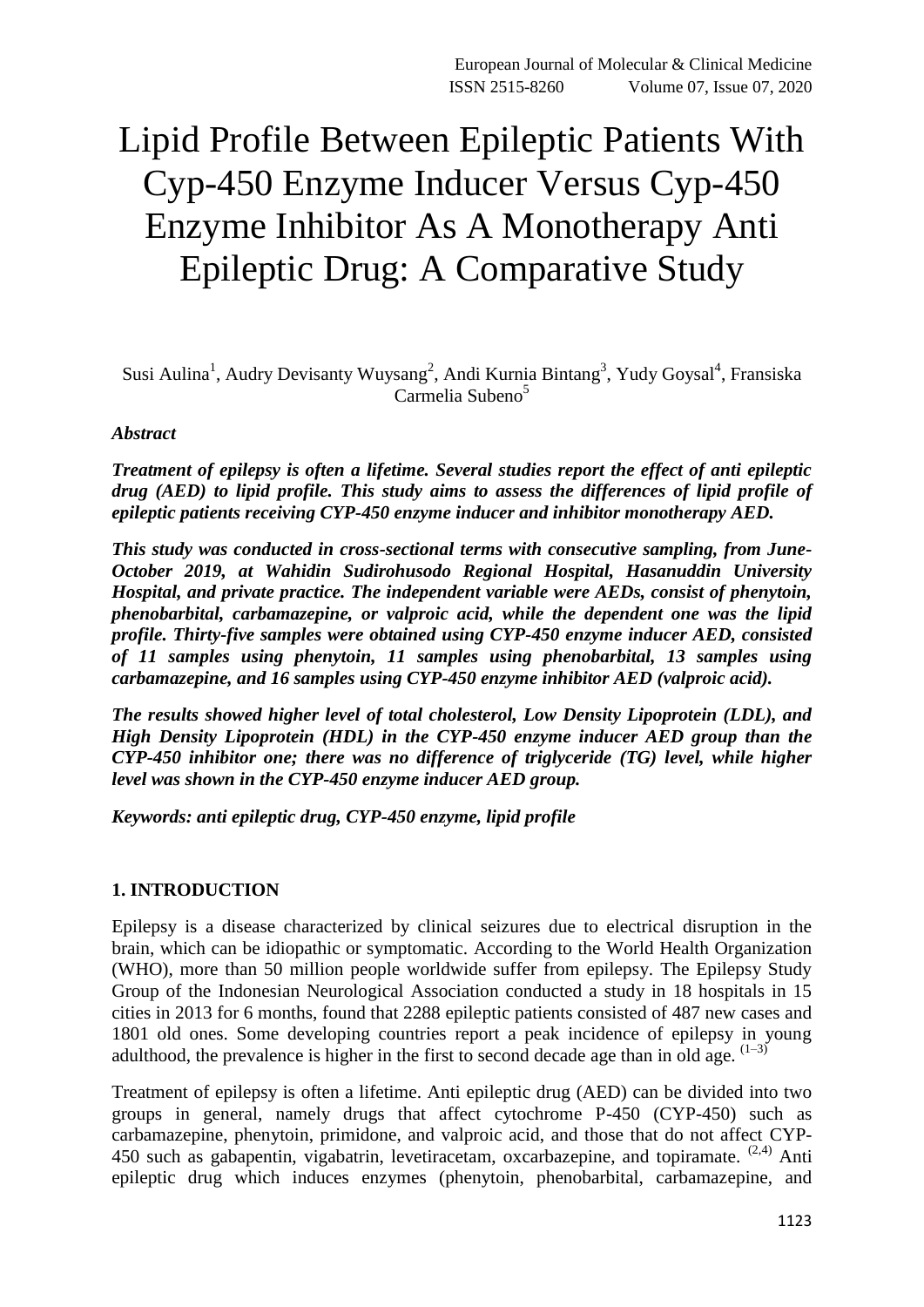primidone) increase the activity of the CYP-450 system, which is involved in the synthesis of serum cholesterol, so it can be increased. On the other hand, valproic acid is the inhibitor one, so it can decrease the serum cholesterol.  $(5)$  An increased levels of Total Cholesterol (TC), Low Density Lipoprotein Cholesterol (LDL-C), Triglyceride (TG), and decreased levels of High Density Lipoprotein Cholesterol (HDL-C) contribute to cardio-cerebrovascular diseases. (2)

Some epidemiologic studies have demonstrated a positive correlation between epilepsy and comorbidity of vascular diseases; and there are very limited data about the effect of AED to them, at least in South Sulawesi, Indonesia. Therefore, this study is done to see how important is the evaluation of lipid profile in epileptic patients, which is indirectly associated with an increased risk of cardio-cerebrovascular diseases.

## **2. METHODS**

#### *Study design and patients*

The cross-sectional study consisted of 51 consecutive epileptic patients, did a regular medical check up at Wahidin Sudirohusodo Hospital, Hasanuddin University Hospital, and private practice, between June-October 2019. The exclusion criterias were patients using drugs that affect CYP-450 enzyme, patients with cardiovascular and cerebrovascular comorbidities. The epileptic patients were classified as patients using CYP-450 inducer, consist of phenytoin, phenobarbital, carbamazepine, and CYP-450 inhibitor, consist of valproic acid. All participants signed a written consent form, and the study procedures were approved by the Human Research Ethics Committee of the Medical Faculty of Hasanuddin University, South Sulawesi, Indonesia.

### *Measurement of lipid profile*

Blood sample was collected from study subjects. Three milliliters (3mL) of venous blood was collected by researcher under sterile conditions using a disposable syringe, after 12 hours fasting, and the sample was sent to Clinical Pathology Laboratory of Hasanuddin University Hospital within 2 hours to check for TC, LDL-C, TG, and HDL-C. Laboratory reports of all study subjects were collected by researcher. Information regarding patients' age, sex, treatment duration, medication history, body height and weight, TC, LDL-C, TG, HDL-C levels were collected.

#### *Statistical analysis*

Collected data was entered in Microsoft Office Excel 2007 and analysed using SPSS (version 22) package for Windows. The significant difference of lipid profile between epileptic patients with CYP-450 enzyme inducer versus CYP-450 enzyme inhibitor was assessed using an independent t-test and Mann-Whitney; while the significant difference between each AED was assessed using One-way Anova and Kruskal Wallis test. A p-value <0.05 was considered to indicate statistical significance.

#### **3. RESULTS**

There were 51 patients each in phenytoin  $(n=11)$ , phenobarbital  $(n=11)$ , carbamazepine  $(n=13)$ , and valproic acid  $(n=16)$  group; the mean age was 29.27, and the mean duration of treatment was 4.22 years.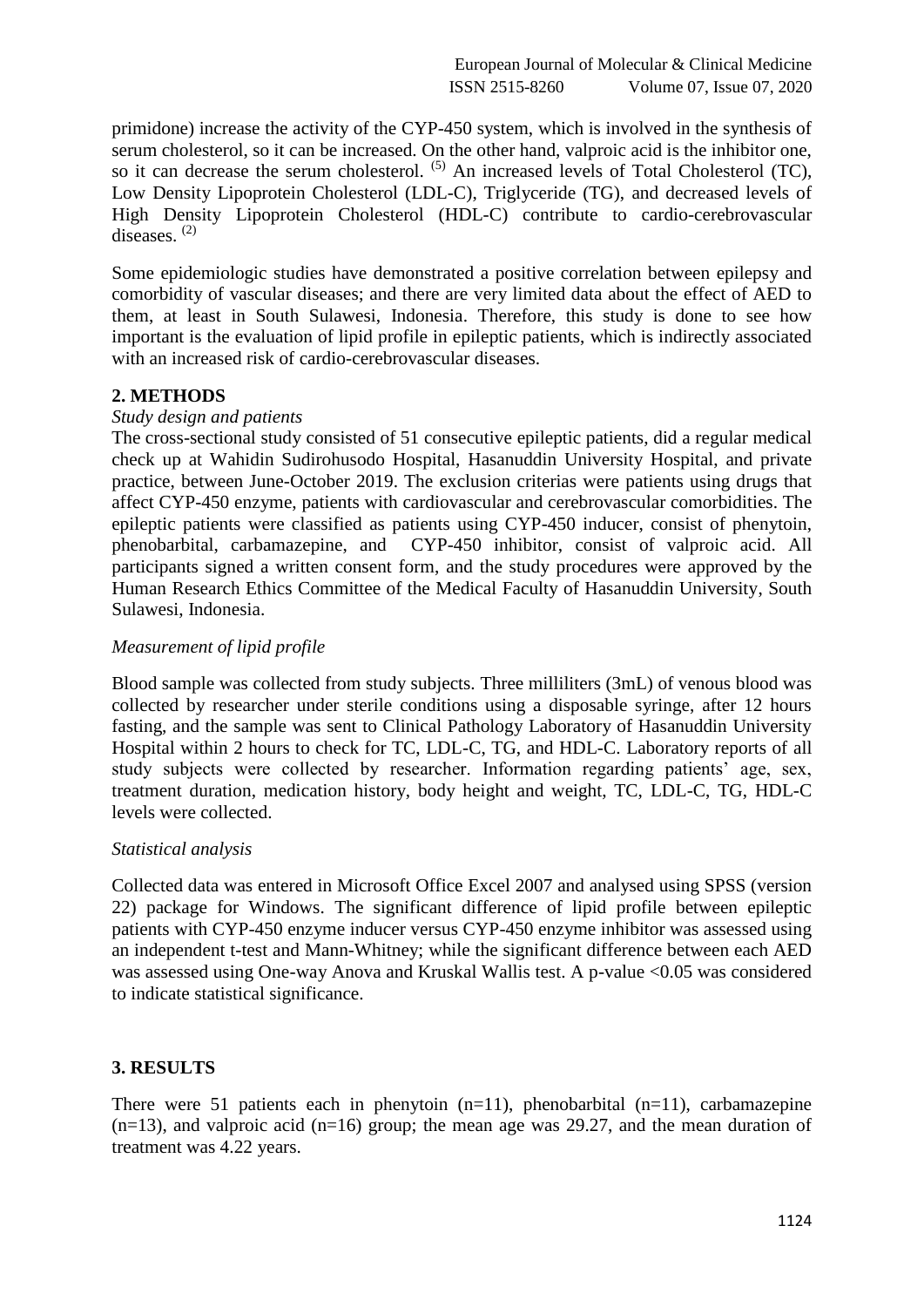European Journal of Molecular & Clinical Medicine ISSN 2515-8260 Volume 07, Issue 07, 2020

We observed statistically significant high mean of TC, LDL-C, and HDL-C levels in the group receiving CYP-450 inducer AED when compared with CYP-450 inhibitor AED group; the highest mean of TC and LDL-C was found in the carbamazepine group, and the highest mean of HDL-C was found in the phenytoin group. The mean TC level of phenytoin, phenobarbital, carbamazepine, and valproic acid were 197.45±39.83 mg/dl, 197.45±48.84 mg/dl, 219.00±52.76 mg/dl, and 162.63±44.27 mg/dl respectively (Figure 1). The mean LDL-C level of phenytoin, phenobarbital, carbamazepine, and valproic acid were 125.00±37.54 mg/dl, 116.91±40.11 mg/dl, 147.08±34.75 mg/dl, and 98.54±39.96 mg/dl respectively (Figure 2). The mean HDL-C level of phenytoin, phenobarbital, carbamazepine, and valproic acid were  $63.55 \pm 10.01$  mg/dl,  $51.09 \pm 11.11$  mg/dl,  $60.62 \pm 19.03$  mg/dl, and 45.56±12.99 mg/dl respectively (Figure 3).

We did not observe any statistically significant difference of TG levels in CYP-450 inducer AED group when compared with CYP-450 inhibitor AED group, while higher level is shown in the CYP-450 enzyme inducer AED group (the highest one is in the phenobarbital group). The mean TG levels among patients receiving phenytoin, phenobarbital, carbamazepine, and valproic acid were 92.27±35.89 mg/dl, 148.82±93.24 mg/dl, 126.23±83.85 mg/dl, 90.31±46.04 mg/dl respectively (Figure 4).



Figure 1. Comparison of mean Total Cholesterol (TC) levels in epileptic patients receiving phenytoin, phenobarbital, carbamazepine, and valproic acid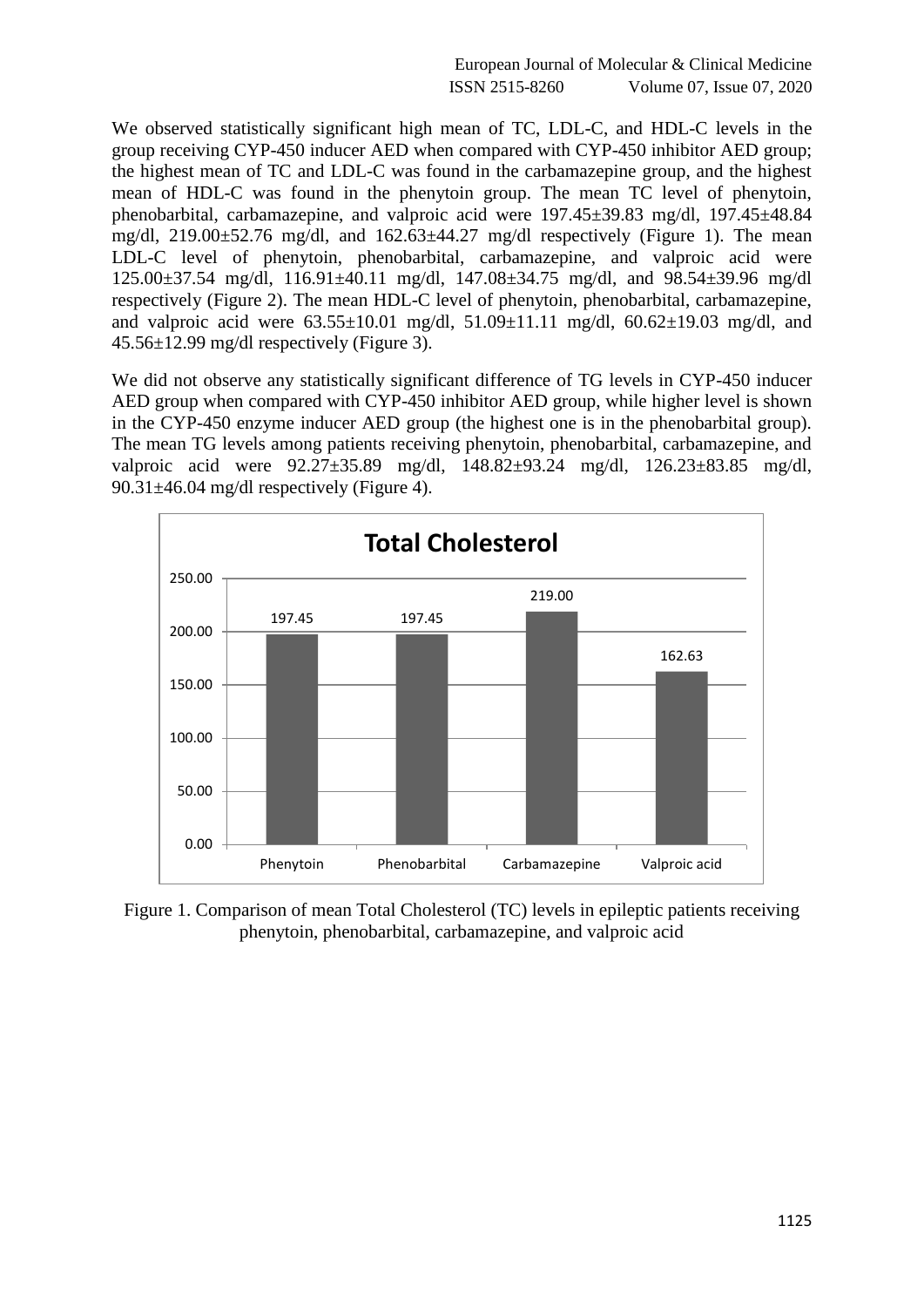

Figure 2. Comparison of mean LDL-C levels in epileptic patients receiving phenytoin, phenobarbital, carbamazepine, and valproic acid



Figure 3. Comparison of mean HDL-C levels in epileptic patients receiving phenytoin, phenobarbital, carbamazepine, and valproic acid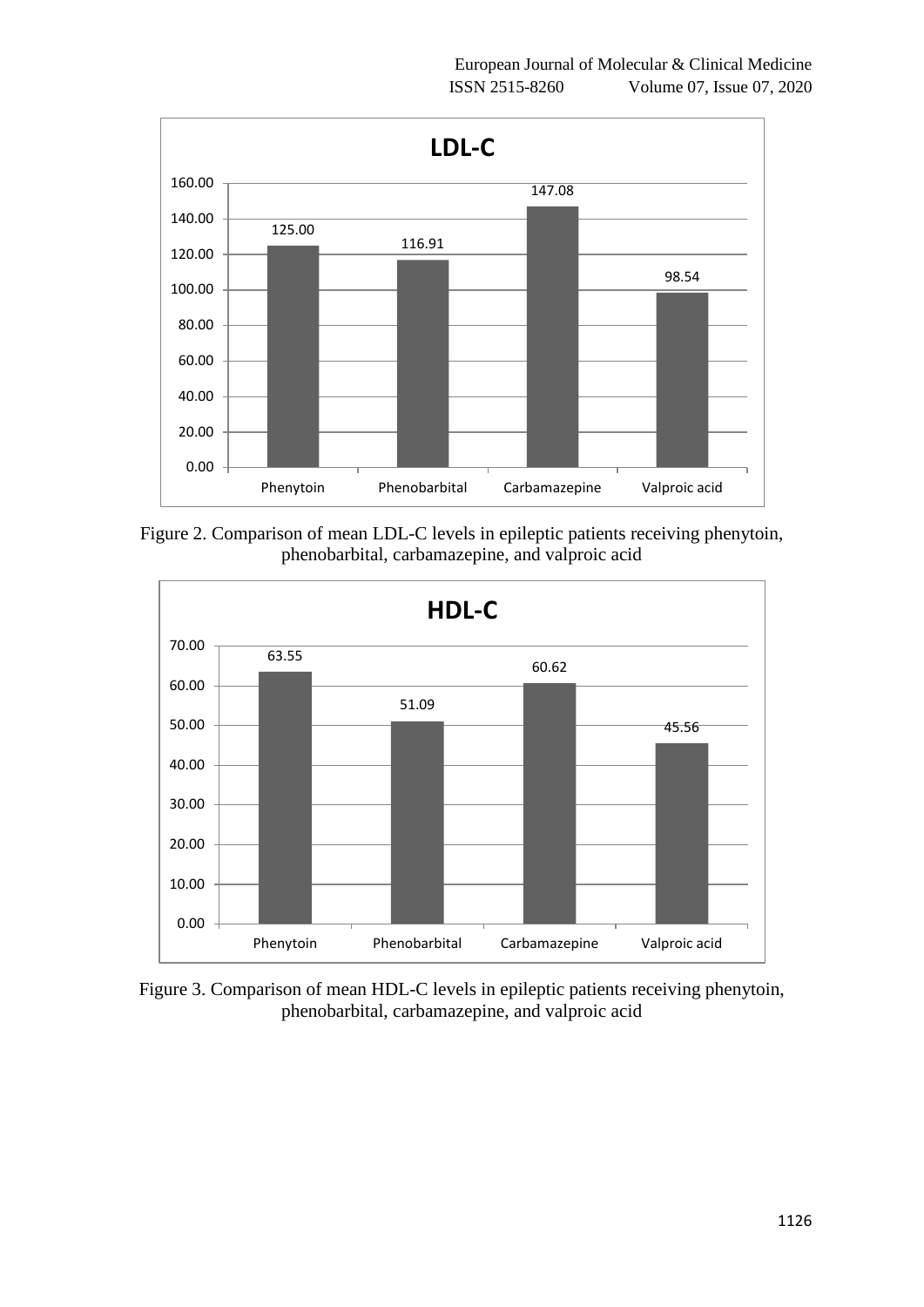

Figure 4. Comparison of mean Triglyceride (TG) levels in epileptic patients receiving phenytoin, phenobarbital, carbamazepine, and valproic acid

## **4. DISCUSSION**

The present study was designed to investigate the differences of lipid profile of epileptic patients receiving CYP-450 enzyme inducer and inhibitor monotherapy AED.

We observed significant increase in mean TC, LDL-C, and HDL-C levels in epileptic patients receiving CYP-450 enzyme inducer AED group compared with CYP-450 inhibitor one. The results in our study findings are similar to other investigation done by Franzoni et al. He reported that there was a significant increase in total cholesterol in CYP-450 enzyme inducer AED group, like carbamazepine, phenobarbital, and phenytoin, while in CYP-450 enzyme inhibitor AED group, total cholesterol level was the same with control group.  $^{(6)}$ 

Study results conducted by Nikolaos T et al observed higher LDL-C in carbamazepine and phenytoin group. Salehiomran and Hosseini also wrote that total cholesterol and LDL-C had a significant increase after giving phenobarbital in epileptic children.  $(7,8)$  A significant increase of HDL in our study was also similar with study conducted by Nadkarni et al, Miller M et al, Nikolaos T, Yamamoto et al, and Salehiomran and Hosseini, mostly showed that HDL-C was significantly increased in epileptic patients giving carbamazepine, phenytoin, and phenobarbital.  $(7-11)$ 

The differences of lipid profile between AED groups may be due to the difference of biotransformation pathway of these drugs; phenytoin, phenobarbital, and carbamazepine are CYP-450 enzyme inducer, while valproic acid is CYP-450 enzyme inhibitor.  $^{(6)}$  Our study also found a highest level of TC and LDL-C in carbamazepine group, then followed by phenytoin and phenobarbital. It may be due to carbamazepine has an auto-induction effect, it can increase its metabolism three times, also it can stimulate the hepatic synthesis of cholesterols, increase the production of bile acids and the intestinal absorption of cholesterol. Several literatures show that phenytoin and phenobarbital are mild inducer, which is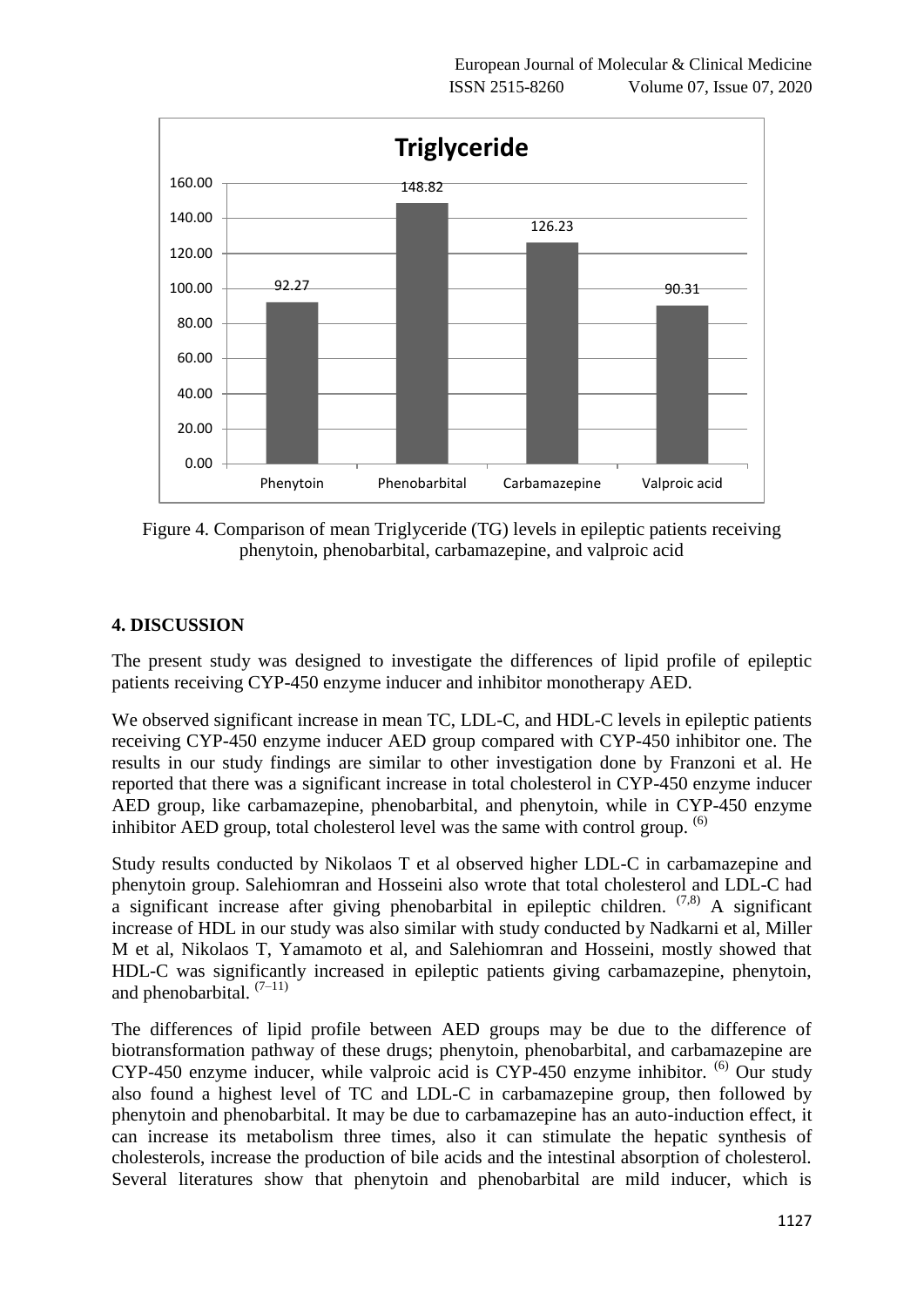compatible with in vitro studies showing that phenytoin has mild to moderate inductive effects only on the CYP2C subfamily. The literature does not show that phenobarbital causes auto-induction.  $(2,12)$ 

We did not observe significant increase in mean TG level in epileptic patients receiving CYP-450 enzyme inducer AED group compared with CYP-450 inhibitor one, although we found that CYP-450 enzyme inducer AED group had a higher TG that CYP-450 inhibitor one. The result in our study findings are similar to other investigations done by Sareen et al and Nikolaus T, also reported same findings that there was a higher TG level in carbamazepine, phenytoin, and phenobarbital group but not significant if they were compared with control group.  $(7,13)$  It may be due to these AEDs can cause an increase level of TG with different mechanism. Phenytoin, phenobarbital, and carbamazepine increase TG level through hepatic enzyme induction, while valproic acid increase TG level through mechanism of carnitine depletion, so it will decrease fatty acid metabolism and cause free fatty acid accumulation. It may also increase TG level. (5)

Total cholesterol, LDL-C, TG, and HDL-C consistently had the lowest level in valproic acid group, according to its feature as a broad spectrum enzyme inhibitor. Several studies and reviews support that; Manimekala et al reported that epileptic patients receiving valproic acid did not experience significant changes in TC, LDL-C, TG, and HDL-C levels compared with the control group; review from Herink and Ito reported that consuming valproic acid had almost no effect on the lipid profile.  $(2,14)$  The results of the study that showed TC, LDL-C, TG, and HDL-C of valproic acid group had the lowest level compared with other CYP-450 enzyme inducer AEDs, which did not mean that valproic acid did not contribute to the atherosclerosis process. Luo et al reported the mean carotid artery intima-media thickness (CA-IMT) in epileptic patients receiving valproic acid was higher than in healthy people. (15,16) The mechanism is unclear. Possible mechanisms are due to insulin resistance and hyperinsulinemia, which cause lipid transport disorder and lipogenesis.  $(17)$  Another possible mechanism is valproic acid can interfere with intestinal absorption of the folic acid and modify lipid parameters that explain the relationshop of this drug with metabolic syndrome. (18) Vyas et al reported a systematical review about the use of AED in epileptic patients and its relationship with dyslipidemia, reviewing 31 studies with a total of 4.126 study subjects; carbamazepine, phenytoin, and valproic acid were the most studied AEDs and had an implication to lipid profile changes in epileptic patients. This systematical review stated that there was an increase in TC and LDL-C levels in epileptic patients using all three groups of AEDs; however, carbamazepine and phenytoin were also associated with high HDL-C level. Vyas et al could not specifically identify which AED was worse than the other one. <sup>(19)</sup>

This study had several limitations. First, this study was conducted with a cross-sectional design so that we cannot monitor lipid profile changes in study subjects. Second, this study did not consider the effect of dose and duration of AED treatment on lipid profile, and no observations were made on the eating patterns of the study subjects before examining the lipid profile.

In conclusion, in the present study, we compared the lipid profile between epileptic patients receiving CYP-450 enzyme inducer anti epileptic drug and CYP-450 enzyme inhibitor one. The results showed higher level of Total Cholesterol, Low Density Lipoprotein Cholesterol, and High Density Lipoprotein Cholesterol in the CYP-450 enzyme inducer AED group like phenytoin, phenobarbital, and carbamazepine than the CYP-450 inhibitor one like valproic acid; there was no difference of Triglyceride level, while higher level was shown in the CYP-450 enzyme inducer AED group.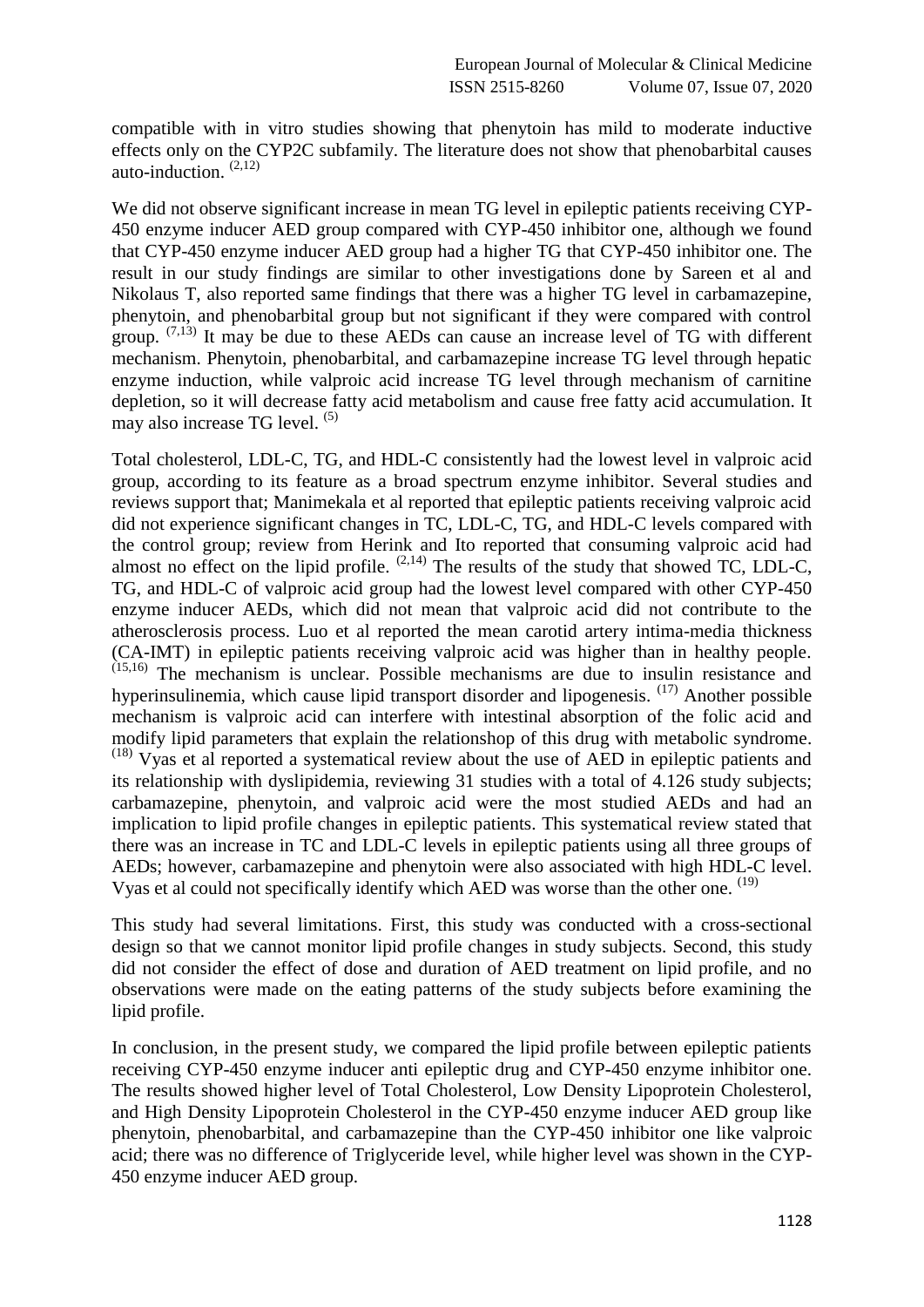#### *DISCLOSURE*

Declarations of interest: None

#### **REFERENCES**

- [1]. Braun S. Epilepsy: a guide for patients and families. United States of America: American Academy of Neurology, 2013: 5-7.
- [2]. Manimekala K, Visakan B, Salwe KJ, Murugesan S. Evaluation of effect of antiepileptic drugs on serum lipid profile among young adults with epilepsy in a tertiary care hospital in Pondicherry. *Journal of Clinical and Diagnostic Research*. 2014; 8(8): 5-9.
- [3]. Kustiowati E, Mirawati DK, Husna M, *et al. Epilepsi*. In: Kusumastuti K, Gunadharma S, Kustiowati E, eds. *Pedoman tata laksana epilepsi. Surabaya: Airlangga University Press*; 2019: 13.
- [4]. Sarecka-Hujar B, Szołtysek-Bołdys I, Kopyta I, *et al*. Lipid and homocysteine levels in epileptic children treated with valproic acid – a preliminary data. *European Journal of Medical Technologies*. 2017; 3(16): 46-51.
- [5]. LoPinto-Khoury C, Mintzer S. Antiepileptic drugs and markers of vascular risk. *Curr Treat Options Neurol*. 2010; 12(4): 300-8.
- [6]. Franzoni E, Govoni M, D'Addato S, *et al*. Total cholesterol, high-density lipoprotein cholesterol, and triglycerides in children receiving antiepileptic drugs. *Epilepsia*. 1992; 33(5): 932-5.
- [7]. Nikolaos T, Stylianos G, Chryssoula N, *et al*. The effect of long-term antiepileptic treatment on serum cholesterol (TC, HDL, LDL) and triglyceride levels in adult epileptic patients on monotherapy. *Med Sci Monit*. 2004; 10(4): 50-2.
- [8]. Salehiomran MR, Hosseini SE, Kordkheily. The effect of anticonvulsant drugs (phenobarbital and valproic acid) on the serum level of cholesterol, triglyceride, lipoprotein and liver enzymes in convulsive children. *Iran J Child Neurology*. 2010; 4(3): 33-8.
- [9]. Nadkarni J, Uikey D, Sharma U, *et al*. Effect of antiepileptic drugs on lipid profile in children with epilepsy. *International Journal of Medical Research and Review*. 2014; 2(2): 119-23.
- [10]. Miller M, Burgan RG, Osterlund L, *et al*. A prospective, randomized trial of phenytoin in nonepileptic subjects with reduced HDL cholesterol. *Arterioscler Thromb Vasc Biol*. 1995; 15(12): 2151-6.
- [11]. Yamamoto T, Takahashi S, Nakaoko H, *et al*. The effect of phenobarbital on human plasma lipids. *International Journal of Clinical Pharmacology, Therapy, and Toxicology*. 1989; 27(9): 463-6.
- [12]. de Leon J. The effects of antiepileptic inducers in neuropsychopharmacology, a neglected issue. Part I: A summary of the current state for clinicians. *Rev Psiquiatr Salud Ment*. 2015; 8(2): 97-115.
- [13]. Sareen S, Vyas RK, Soni Y, *et al*. A prospective study of lipid profile changes in patients on anti-epileptic drug therapy. *International Journal of Research and Review*. 2019; 6(9): 123-7.
- [14]. Abdullah N., Latief R., Bastian F., K.Sukendar N., Djalal M., & Restu Pala'langanM. (2020). The Effect of Kluwih (Artocarpus communis) Fruit Flesh Addition to the